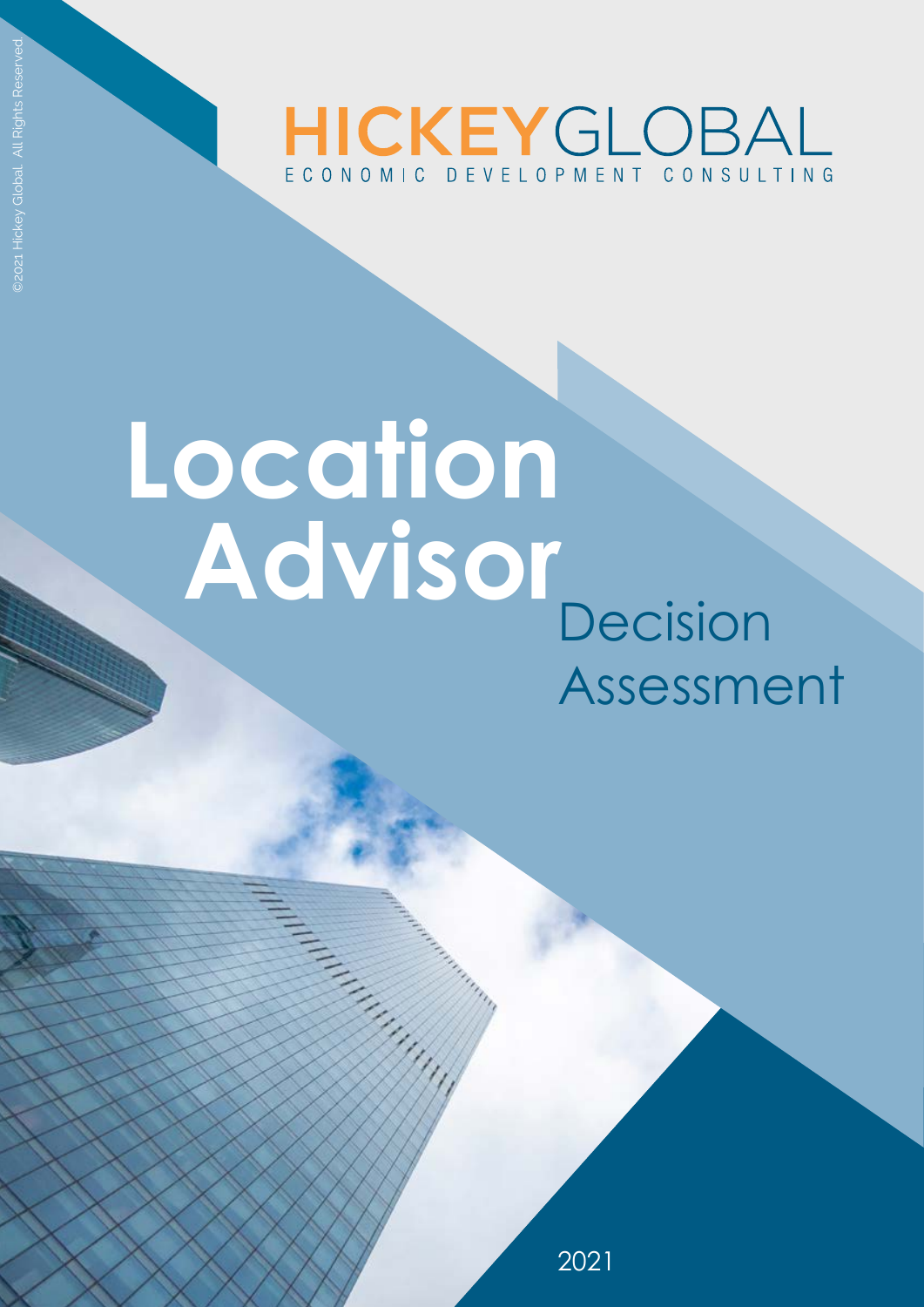

WHAT IF YOU COULD CLEARLY UNDERSTAND HOW THE WORLD'S TOP SITE SELECTORS **ASSESSED YOUR COMMUNITY?**

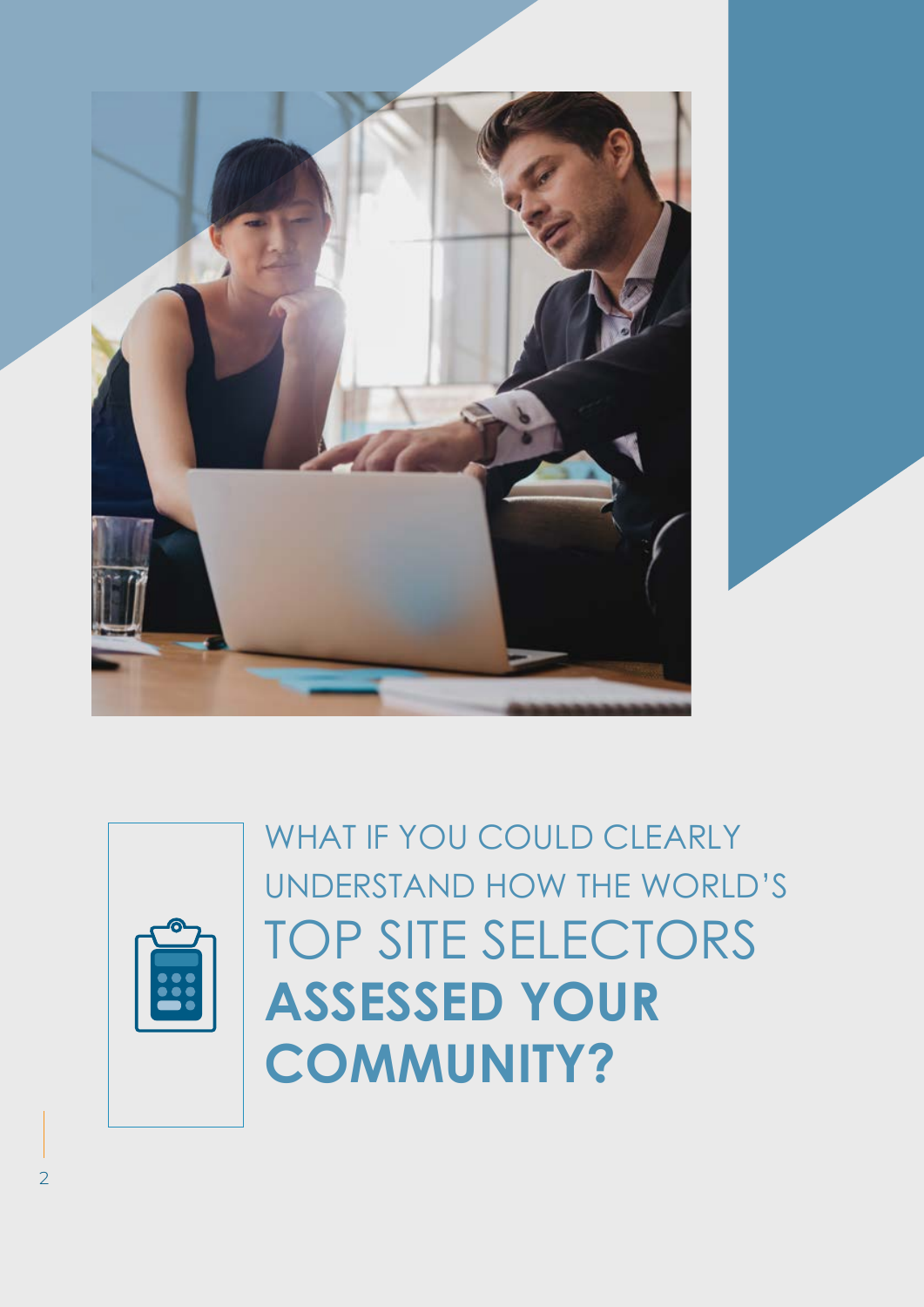| <b>Targeted Industry Sectors</b> | <b>Category Indexes</b>     | <b>COMPETITOR</b><br>#1 | <b>COMPETITOR</b><br>#2 | <b>COMPETITOR</b><br>#3 | <b>COMPETITOR</b><br>#4 | <b>COMPETITOR</b><br>#5 | <b>COMPETITOR</b><br>#6 |
|----------------------------------|-----------------------------|-------------------------|-------------------------|-------------------------|-------------------------|-------------------------|-------------------------|
|                                  | <b>Labor Supply</b>         | 130                     | 134                     | 153                     | 148                     | 126                     | 115                     |
| <b>AEROSPACE</b>                 | Skills                      | 141                     | 151                     | 146                     | 156                     | 137                     | 81                      |
|                                  | Labor Cost                  | 98                      | 98                      | 88                      | 87                      | 94                      | 106                     |
|                                  | <b>Business Environment</b> | 49                      | 107                     | 99                      | 104                     | 77                      | 104                     |
|                                  | Quality of Life             | 139                     | 114                     | 120                     | 159                     | 84                      | 145                     |
| <b>LIFE SCIENCES</b>             | Labor Supply                | 160                     | 151                     | 133                     | 165                     | 138                     | 89                      |
|                                  | <b>Skills</b>               | 197                     | 176                     | 102                     | 169                     | 141                     | 41                      |
|                                  | <b>Labor Cost</b>           | 97                      | 97                      | 86                      | 85                      | 93                      | 105                     |
|                                  | <b>Business Environment</b> | 99                      | 107                     | 99                      | 104                     | 77                      | 104                     |
|                                  | <b>Quality of Life</b>      | 139                     | 114                     | 120                     | 159                     | 84                      | 145                     |
| po                               | <b>Labor Supply</b>         | 139                     | 138                     | 123                     | 153                     | 137                     | 120                     |
|                                  | <b>Skills</b>               | 151                     | 141                     | 105                     | 146                     | 138                     | 123                     |
| <b>FILM &amp; MEDIA</b>          | <b>Labor Cost</b>           | 98                      | 97                      | 86                      | 85                      | 92                      | 108                     |
|                                  | <b>Business Environment</b> | 99                      | 107                     | 99                      | 104                     | 77                      | 104                     |
|                                  | Quality of Life             | 139                     | 114                     | 120                     | 159                     | 84                      | 145                     |
|                                  | <b>Labor Supply</b>         | 147                     | 156                     | 178                     | 174                     | 154                     | 101                     |
|                                  | <b>Skills</b>               | 180                     | 191                     | 200                     | 198                     | 187                     | 89                      |
|                                  | n <sub>net</sub>            | 98                      | 98                      | 88                      | 87                      | 94                      | 106                     |
|                                  |                             |                         | 107                     | 99                      | 104                     | 77                      | 104                     |
|                                  |                             |                         |                         | 120                     | 159                     | 84                      | 145                     |
|                                  |                             |                         |                         |                         | 154                     | 131                     | 128                     |
|                                  |                             |                         |                         |                         |                         | 141                     | 121                     |
|                                  |                             |                         |                         |                         |                         |                         | 108                     |
|                                  |                             |                         |                         |                         |                         |                         |                         |

## NOW YOU CAN

Hickey Global's new Location Advisor Decision Assessment uses 40 years' worth of experience and a propriety database to help you understand how your community is analyzed in the site selection process. This is the same database that Hickey & Associates uses to narrow down locations for the world's largest companies.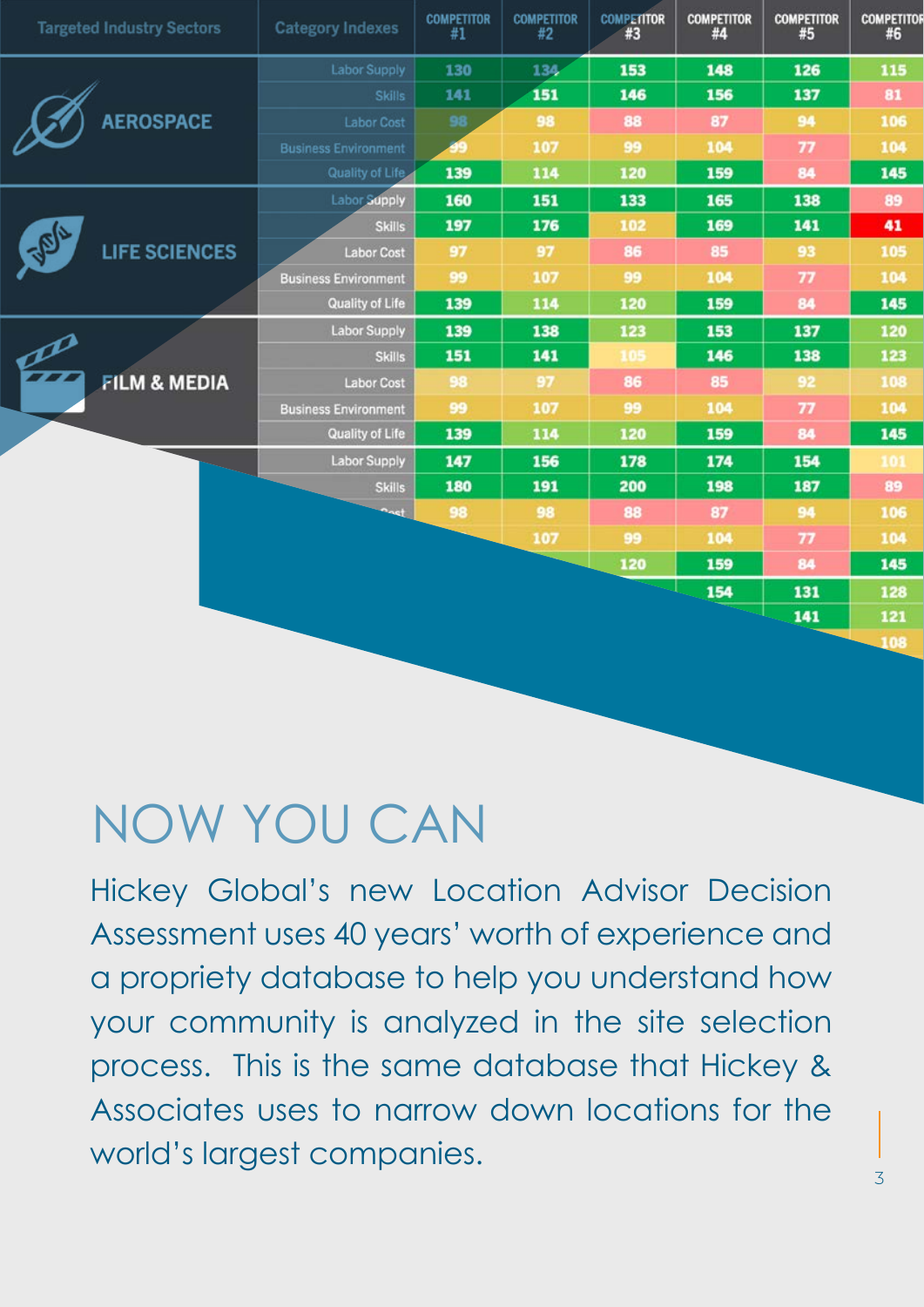|                                   | <b>Targeted Industry Sectors</b>                                 | <b>Category Indexes</b>     | <b>Index Score</b> | <b>Total Index</b> | <b>Ranking</b><br><b>Score</b> | <b>Total Index</b> |
|-----------------------------------|------------------------------------------------------------------|-----------------------------|--------------------|--------------------|--------------------------------|--------------------|
| <b>AEROSPACE</b>                  |                                                                  | <b>Labor Supply</b>         | 130%               |                    | 8                              |                    |
|                                   |                                                                  | <b>Skills</b>               | 141%               |                    | 7                              |                    |
|                                   |                                                                  | <b>Labor Cost</b>           | 98%                | 111%               | 5                              | 8                  |
|                                   |                                                                  | <b>Business Environment</b> | 99%                |                    | 9                              |                    |
|                                   |                                                                  | <b>Quality of Life</b>      | 139%               |                    |                                |                    |
|                                   | <b>INFORMATION</b><br><b>SERVICES</b>                            | <b>Labor Supply</b>         | 140%               |                    | 9                              |                    |
|                                   |                                                                  | <b>Skills</b>               | 163%               |                    | 9                              |                    |
|                                   |                                                                  | <b>Labor Cost</b>           | 97%                | 126%               | 5                              | 8                  |
|                                   |                                                                  | <b>Business Environment</b> | 99%                |                    | 9                              |                    |
|                                   |                                                                  | <b>Quality of Life</b>      | 139%               |                    | $\overline{5}$                 |                    |
|                                   |                                                                  | <b>Labor Supply</b>         | 160%               |                    | 5                              |                    |
|                                   |                                                                  | <b>Skills</b>               | 197%               |                    | $\overline{2}$                 |                    |
|                                   | <b>BIOSCIENCE</b>                                                | <b>Labor Cost</b>           | 97%                | 138%               | 5                              |                    |
|                                   |                                                                  | <b>Business Environment</b> | 99%                |                    | 9                              |                    |
|                                   |                                                                  | <b>Quality of Life</b>      | 139%               |                    |                                |                    |
| <b>RENEWABLE</b><br><b>ENERGY</b> |                                                                  | <b>Labor Supply</b>         | 133%               |                    | 8                              |                    |
|                                   |                                                                  | <b>Skills</b>               | 145%               |                    | 7                              |                    |
|                                   |                                                                  | <b>Labor Cost</b>           | 98%                | 122%               | $\overline{4}$                 | 8                  |
|                                   |                                                                  | <b>Business Environment</b> | 99%                |                    | 9                              |                    |
|                                   |                                                                  | <b>Quality of Life</b>      | 139%               |                    | 5                              |                    |
|                                   | <b>FILM &amp; MEDIA</b>                                          | <b>Labor Supply</b>         | 139%               |                    | 4                              |                    |
|                                   |                                                                  | <b>Skills</b>               | 151%               |                    | 3                              |                    |
|                                   |                                                                  | <b>Labor Cost</b>           | 98%                | 121%               | $\ddot{4}$                     | G                  |
|                                   |                                                                  | <b>Business Environment</b> | 99%                |                    | $\mathbf{9}$                   |                    |
|                                   |                                                                  | Quality of Life             | 139%               |                    | 5                              |                    |
|                                   |                                                                  | <b>Labor Supply</b>         | 114%               |                    | 10                             |                    |
|                                   |                                                                  | <b>Skills</b>               | 87%                |                    | 9                              |                    |
|                                   | <b>MANUFACTURING</b>                                             | <b>Labor Cost</b>           | 97%                | 108%               | 4                              |                    |
|                                   |                                                                  | <b>Business Environment</b> | 99%                |                    | $\overline{9}$                 |                    |
|                                   |                                                                  | <b>Quality of Life</b>      | 139%               |                    | 5                              |                    |
|                                   | <b>PROFESSIONAL &amp;</b><br><b>CORPORATE</b><br><b>SERVICES</b> | <b>Labor Supply</b>         | 141%               |                    | 8                              |                    |
|                                   |                                                                  | <b>Skills</b>               | 147%               |                    | $\overline{1}$                 |                    |
|                                   |                                                                  | <b>Labor Cost</b>           | 97%                | 119%               | $\ddot{a}$                     |                    |
|                                   |                                                                  | <b>Business Environment</b> | 99                 |                    | $\mathbf{9}$                   |                    |
|                                   |                                                                  | <b>Quality of Life</b>      | 139%               |                    | 5                              |                    |

### **Executive Summary**

- Defining the Mission
- Meet the Competitors
- Understand the Findings

#### **General Competitor Analysis**

- Operational Costs
- Incentives
- Real Estate
- Labor Costs
- Labor Availability
- Education
- Quality of Life

# WHAT TO EXPECT

### **Cluster-based Competitor Analysis**

- Cluster 1
- Cluster 2
- Cluster 3
- Cluster 4
- Cluster 5
- Cluster 6

### **Strategic Recommendations**

• Risk

4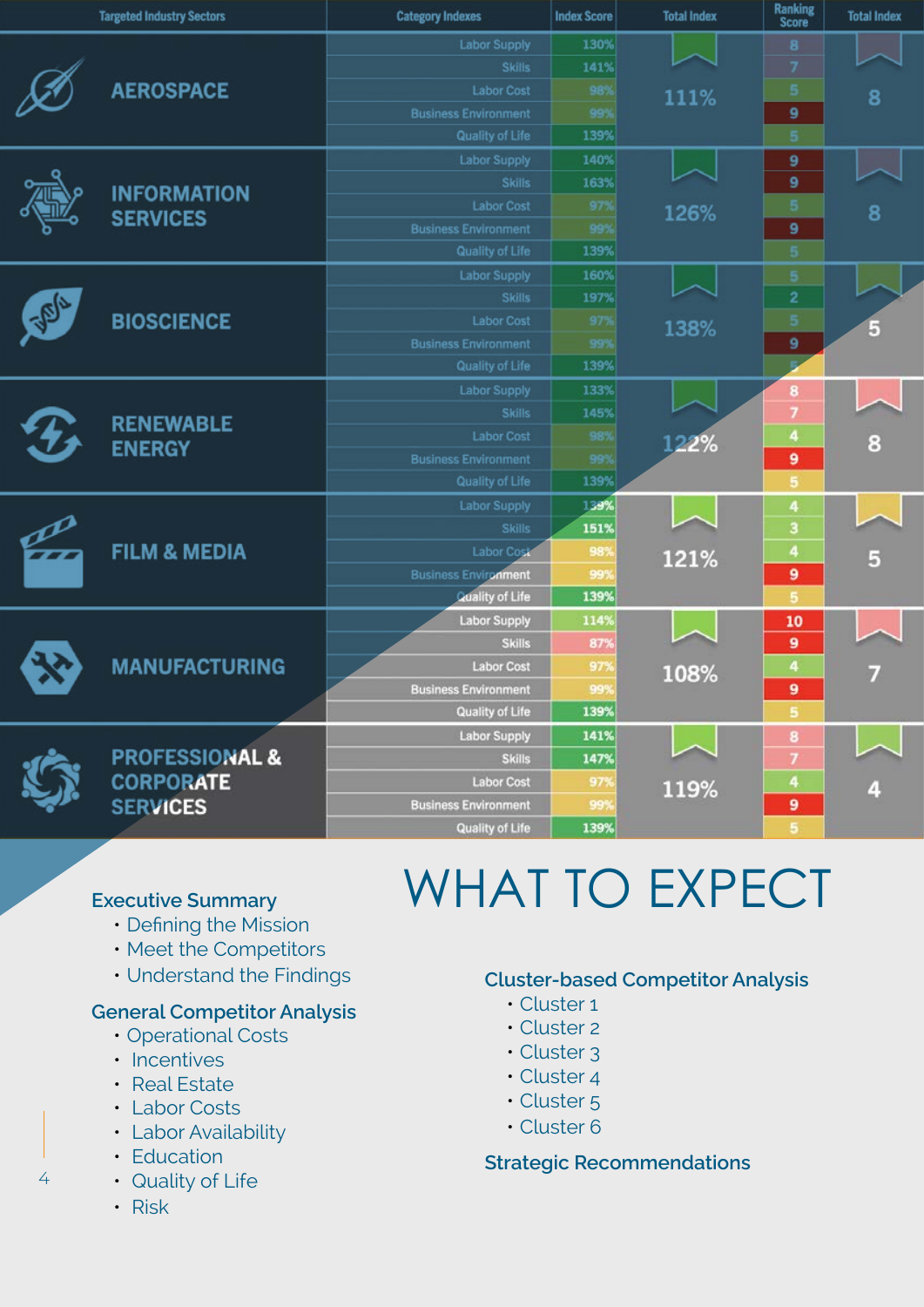### HICKEYGLOBAI FCONOMIC DEVELOPMENT CONSULTING

*A constant focus on client delivery, project governance, continued improvement, and strong communications is key to project success.*



Understand how you rank against your competitors in the U.S. and globally.



Understand how you rank against your competitors in key clusters.



Determine who are your actual competitors.



Compare against locations in the US or, if appropriate, with any location in the world.



Receive strategic recommendations on how to improve your positioning.



Engage leading global site selectors in the process.